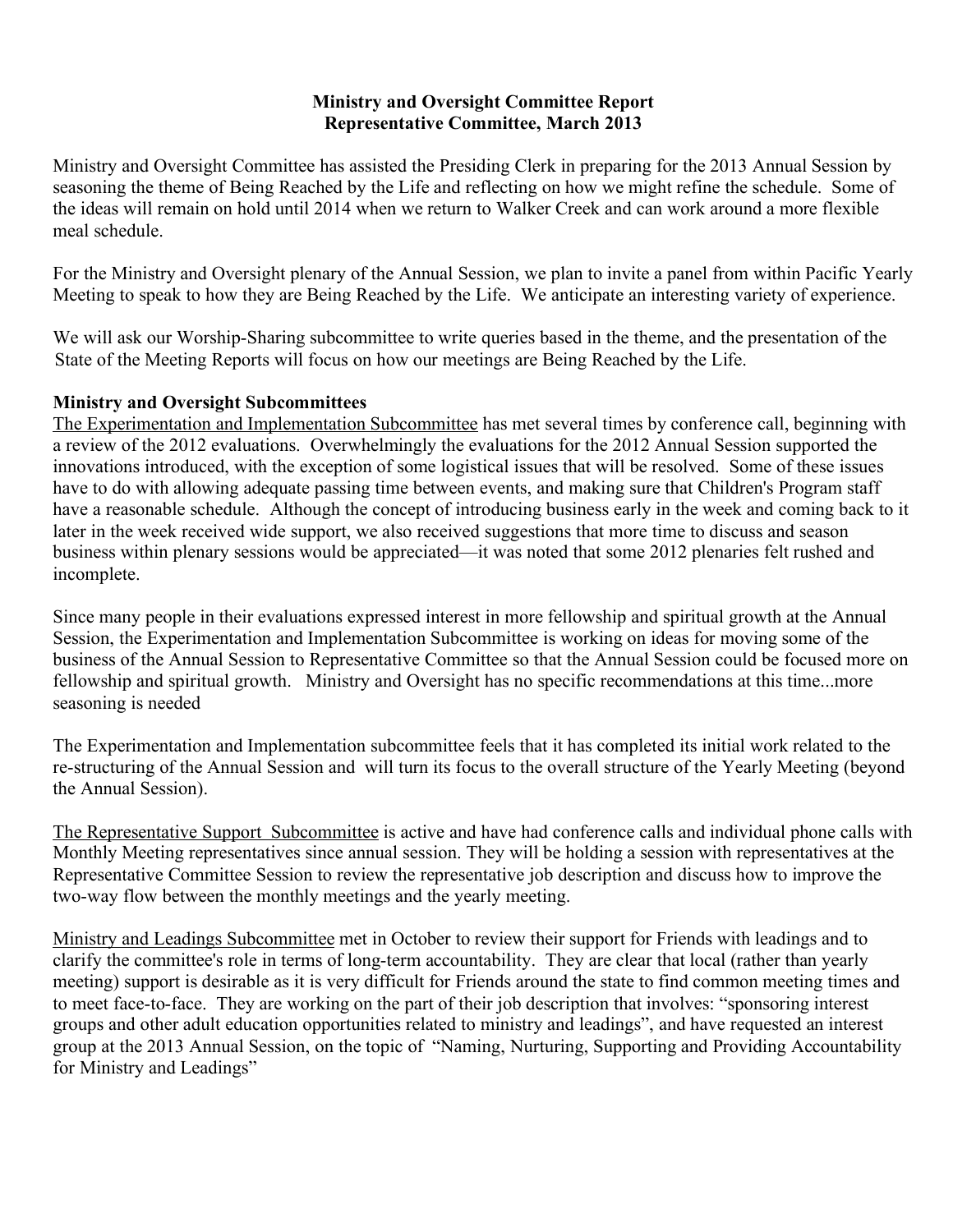In addition they hope to bring workshops to monthly meetings on the theme: "What is the Meeting's Role in Naming, Nurturing, Supporting and Providing Accountability for Ministry and Leadings".

The Visiting Friend Support Subcommittee consists of Eric Moon, Martha Hunkins and Eva Miller. The Ministry and Oversight Liaison to this subcommittee, Bobbi Kendig, is also contacting one other Friend to see if she is able to serve. The committee is preparing a call for applications which will soon be sent to the monthly meetings through their representatives.

The Support for Distant Meetings Subcommittee formulated a letter to send out to monthly meetings. The committee has plans to look into the status of Guatemala Monthly Meeting, when Bronwen Hillman and Rolene Walker visit there in April.

### **Interest Groups**

The Ministry and Oversight Committee has requested an interest group time at Annual Session. In addition, interest group sessions have been requested by the Electronic Communication Subcommittee, the Ministry and Leadings Subcommittee, and the Racial Justice Subcommittee. These requests have been submitted to the Assistant to the Clerk.

## **M&O Liaisons to Yearly Meeting Committees:**

Children's Committee—Sarah Rose House Lightner, SM/OG JYM—Bobbi Kendig, ML Young Adult Friends—Linda Rowell, CH Youth Program Support Committee—Barbara Babin, RF Discipline Committee—Joe Magruder, BE

### **FOLLOW UP ITEMS:**

**2012 Minute 2012.9** (moving copies of Faith and Practice from AFSC office)

The clerk of Discipline Committee and clerk of Ministry and Oversight were charged with finding a new home for the Faith and Practices which were stored at AFSC's Los Angeles Office. The clerk of Discipline Committee has managed a division of those Faith and Practices between Southern California Quarterly Meeting and the AFSC offices in San Francisco.

The clerk of Ministry and Oversight has been given custody of 152 copies of Fe y Práctica and 48 of Consejos y Preguntas. Ministry and Oversight Committee will develop a plan to make these copies available at little or no charge. We have received requests from individuals in South/Central America for materials and we are looking at resources for mailing copies to them, possibly with/through FWCC.

### **2011 Request from RepCom regarding representatives to Quaker organizations**

As part of the Treasurer's report at the 2011 Representative Committee, the minutes reflect a discussion of the PYM policy to fund travel expenses for representatives to Quaker organizations. "There were strong feelings expressed that costs be cut because the new assessment is difficult for some meetings and are cutting into local programs. One way to cut travel expenses is to lower the number of reps named to various organizations this will be considered. The Futures Subcommittee of Ministry and Oversight Committee and the M&O Committee are involved in this process. The recommendations from these committees will be brought to the Annual Session."

In 2012, Barbara Babin and Robin Durant surveyed the conveners of nearly all of our representatives, asking questions such as: how the organization communicates with them and how often; how many representatives actually attend the face-to-face meetings and what tasks are they asked to do; how does their participation benefit the organization, the representatives, and PYM.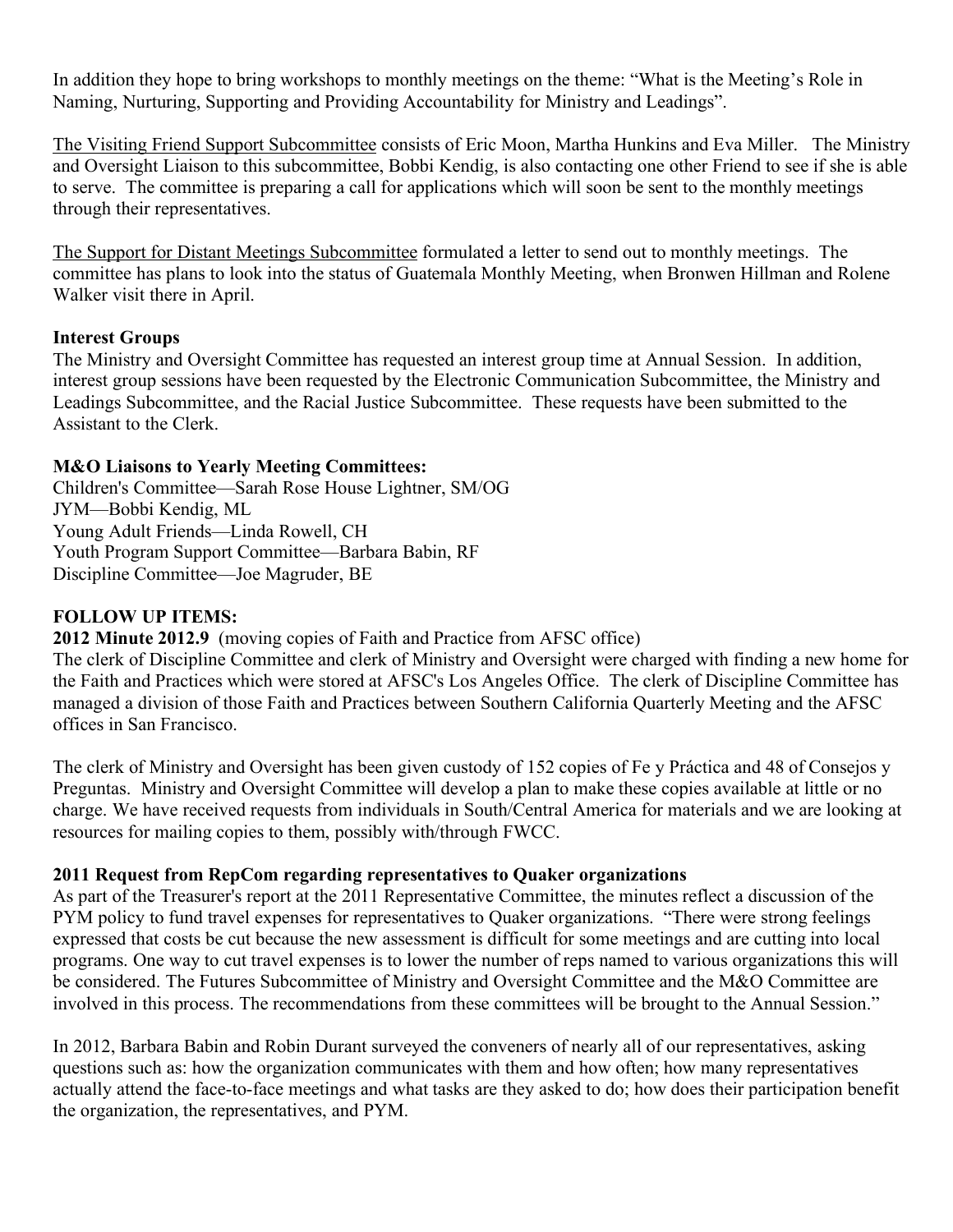We also contacted some of the organizations with similar questions. We found out that the representatives are active with the organizations, that their involvement is useful to the organizations, and the representatives are contributing and growing in their personal knowledge and abilities. Their actions benefit the Yearly Meeting as they act on our behalf. The numbers of representatives that we send to AFSC, FCNL, and FWCC are in line with the numbers from other Yearly Meetings.

Based on these findings, Ministry and Oversight does **not** recommend lowering the number of representatives to any of the organizations. However we do recommend that the representatives be asked to make a written report and be given the opportunity to present information in appropriate venues at the Annual Session (ex. Plenary, interest group, lunch table).

# **NEW ITEM:**

### **Sexual Misconduct**

Last April our PYM treasurer submitted an application to the yearly meeting's insurer, Guide One, for sexual misconduct insurance, which used to be covered under our liability insurance and now must be covered by a separate policy. The application was denied because, although we do have guidelines in place to ensure the safety of our attendees, we do not conduct background checks for volunteers and employees working with children and youth.

We held a session to discuss this at the 2012 Annual Session, including members of Ministry and Oversight, the JYM adult committee, and members of the finance committee. We also invited Laura Magnani to speak to us, as AFSC has a great deal of experience with background checks, and we had talked with Quaker Center staff. We learned that JYM has a lot of screening and training procedures in place.

At the end of January a conference call was held with the Youth Program Coordinator, the Youth Program Coordinator supervisor, and clerks of the JYM Adult Committee, the Children's Program Committee, and Ministry and Oversight. At that time we learned that the children's program also has a lot of procedures in place. Both the children's program and JYM could meet timelines for getting background checks on employees and volunteers in time for Annual Session. We learned that Quaker Center does background checks for the summer camp employees and we found out that the background check does not include fingerprinting. Participants in this phone call stressed that careful screening, education, and good training would be far more effective than background checks in preventing sexual misconduct, however insurance coverage would give the Yearly Meeting access to legal representation in case of an incident that led to litigation. The group recommended the insurance for PYM.

Guide One has referred us to a resource called "Safe Church" that has excellent information on how to set up policies and procedures to prevent sexual misconduct, and they work with an agency that does background checks ranging from \$8-\$30 per person.

Recognizing that background checks are not especially useful in preventing sexual misconduct, Ministry and Oversight is in agreement that getting insurance coverage is advisable, and supports getting the background checks as a condition of the insurance.

However, we are left with a number of tasks to complete as we move through this process: our policies around sexual misconduct should be reviewed and possibly revised, our application forms for FAP and children's program positions should be reviewed and may need to be revised, and we need to find a way to administer the background check process, discern how to handle the information we get back, and decide what to archive and how.